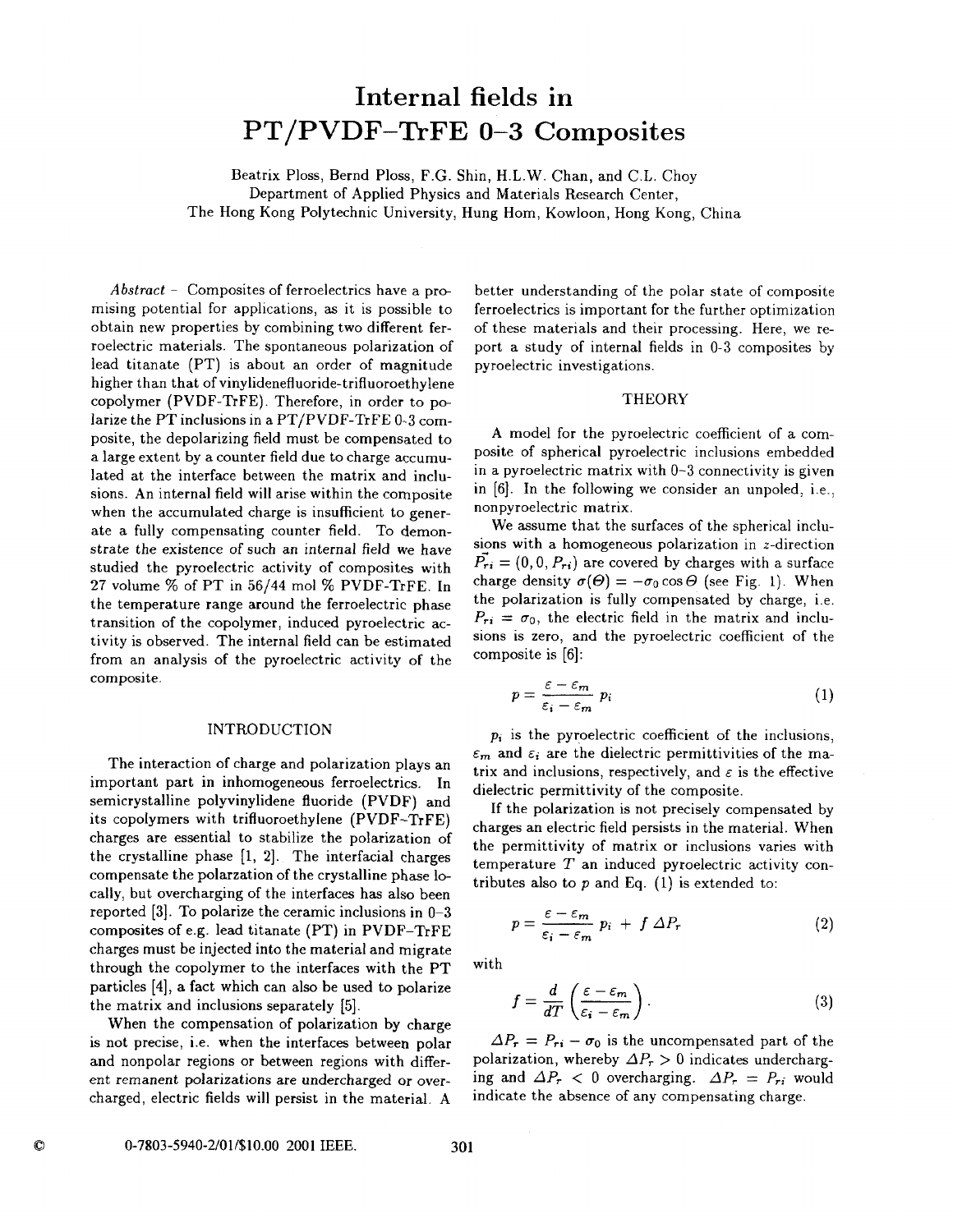

Fig. 1 : Homogeneously polarized sphere covered Fig. 2 : Dielectric permittivity of PVDF-TrFE with compensating charge and illustration of the sam- 56/44 mol-% as a function of temperature measured ple with poled particles dispersed in the polymer. at 5 mHz.

The effective dielectric permittivity  $\varepsilon$  of a 0-3 composite with a volume fraction  $v$  of spherical inclusions may be described by the Bruggeman formula **[7]:** 

$$
\frac{\varepsilon_i - \varepsilon}{\varepsilon^{1/3}} = (1 - v) \frac{\varepsilon_i - \varepsilon_m}{\varepsilon_m^{1/3}}
$$
(4)

The temperature range considered in this paper is in the vicinity of the ferroelectric to paraelectric phase transition of the matrix, thus  $\varepsilon_m$  is strongly temperature dependent. In comparison, the dielectric permittivity of the ceramic inclusions  $\varepsilon_i$  can be considered as  $\qquad \qquad$  30  $\qquad$  40  $\qquad$  50  $\qquad$  60  $\qquad$  70  $\qquad$  80  $\qquad$  temperature independent in this temperature interval. Using Eq. (4) and  $d\varepsilon_i/dT = 0$ , Eq. (3) becomes: temperature independent in this temperature interval.

$$
f = \frac{\varepsilon - \varepsilon_i}{(\varepsilon_i - \varepsilon_m)^2} \left( 1 - \frac{\varepsilon}{\varepsilon_m} \frac{\varepsilon_i + 2\varepsilon_m}{\varepsilon_i + 2\varepsilon} \right) \frac{d\varepsilon_m}{dT} \qquad (5)
$$

f is proportional to the derivative of the permittivity of the copolymer matrix with respect to temperature, which **is** highest near the Curie transition. When the voltage over the composite material is zero, the mean electric fields  $E_i$  and  $E_m$  in the inclusions and the matrix are given by

$$
E_i = -\frac{\Delta P_r/\varepsilon_0}{\varepsilon_i + 2\varepsilon_m + 3\varepsilon_m v/(1-v)}
$$
(6)

$$
E_m = -\frac{v}{1-v}E_i \tag{7}
$$

#### EXPERIMENTAL

PT ceramic powder of about 100 nm particle size has been embedded in **56/44** mol-% PVDF-TrFE copolymer to form a 0-3 composite with a ceramic volume fraction of 0.27. 30  $\mu$ m thick composite films were prepared by compression molding. The ceramic inclusions were polarized at  $100 °C$ , i.e. in the paraelectric



56/44 mol-% as a function of temperature measured



Fig. 3 : Derivative of the dielectric permittivity of PVDF-TrFE **56/44** mol-% (Fig. 2) with respect to temperature.

phase *of* the copolymer matrix, using a dc electric field of 55 V/ $\mu$ m applied for one hour [5, 6].

An ac method **was** used to measure the pyroelectric coefficient. The sample temperature was sinusoidally modulated with frequency 5 mHz and amplitude 1 K around the temperature *T* using a Peltier element. The pyroelectric current signal was amplified with an electrometer and analysed with a lock-in amplifier. The dielectric permittivity **was** measured at the same frequency 5 mHz with a sinusoidal electric field of amplitude  $1 \text{ V}/\mu \text{m}$ . The electric current through the sample **was** amplified with an electrometer and the real and imaginary parts of the signal were measured with a lock-in amplifier.

#### RESULTS

The complex dielectric permittivity  $\varepsilon_m$  of unpoled PVDF-TrFE measured at a frequency of *5* mHz is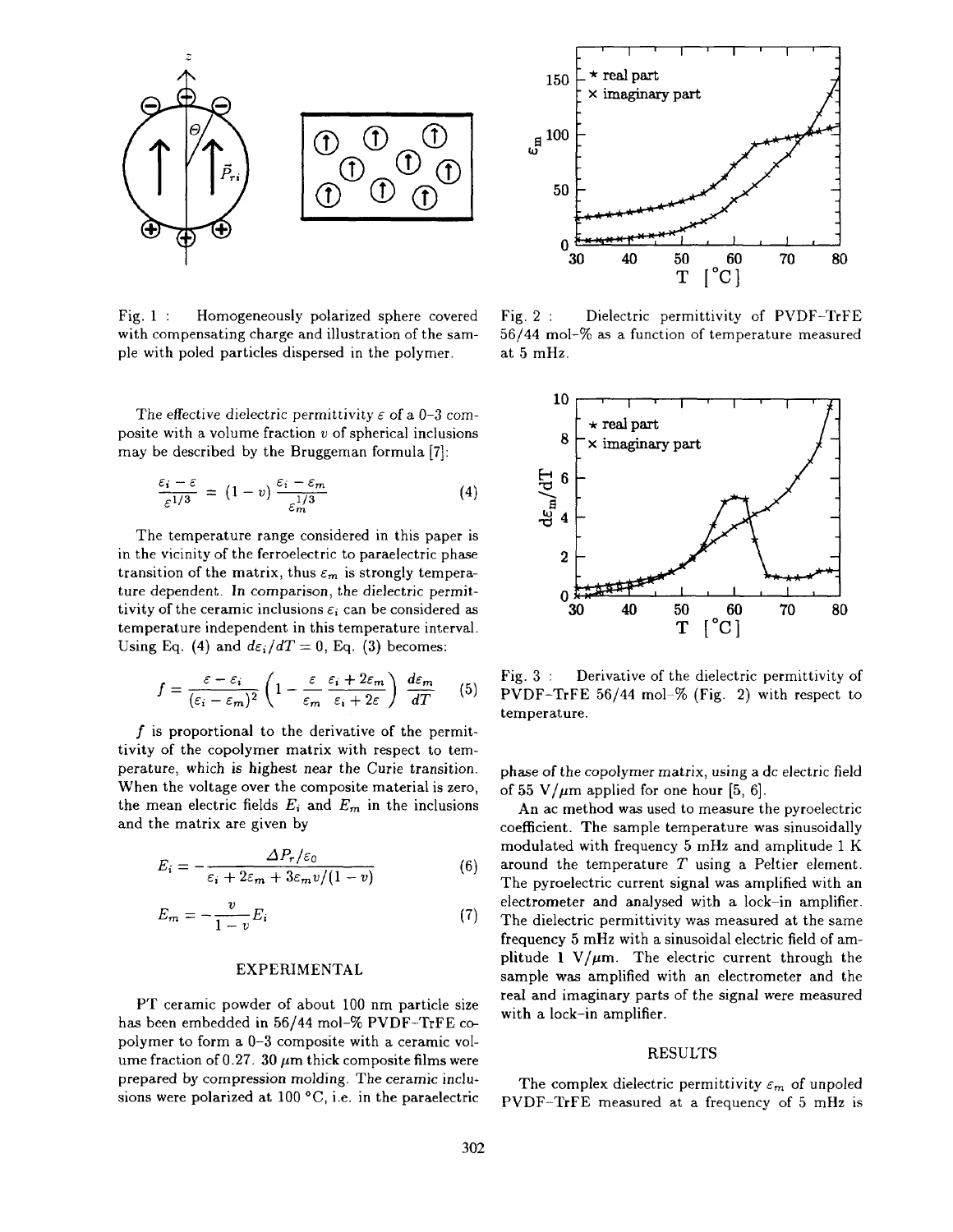

Fig. **4** : Pyroelectric coefficient of PT/PVDF-TrFE with polarized PT inclusions and unpoled matrix as a function of temperature. The experimental data (symbols) are compared with prediction according to Eq. (1) (line) with  $p_i = -160 \frac{\mu C}{m^2 K}$ .

shown in Fig. 2. At such a low frequency the real part  $\varepsilon'_m$  does not show a maximum around the Curie temperature  $T_C \approx 65 \degree C$  (a feature normally observed above 10 Hz). The ferroelectric phase transition is only seen as a step in the real part of  $\varepsilon_m$  at  $T_c$ . The strong rise in the imaginary part  $\varepsilon_m''$  above  $T \approx 60$  °C is assumed to be related to the slow relaxation processes in the amorphous phase and also to dc conduction. The derivative of  $\varepsilon_m$  with respect to temperature is depicted in Fig. **3.** The real part exhibits a peak at the phase transition.

Fig. **4** shows the pyroelectric coefficient *p* of the PT/PVDF-TrFE composite with polarized ceramic inclusions and unpoled copolymer matrix as a function of temperature. Except for a temperature range around the Curie transition of the matrix, the pyroelectric coefficient of the composite increases with temperature, reflecting the increase in the dielectric permittivity of the matrix (Fig. 2). At the phase transition of the matrix a dip in the curve is observed. This dip remains unchanged when the temperature cycle is repeated, and shows no significant change after storing the sample for a month.

A similar feature is observed in the pyroelectric activity of unpoled PVDF-TrFE under the influence of an external electric field. Fig. 6 shows the induced pyroelectric coefficient of PVDF-TrFE as a function of temperature under a small external dc electric field of  $0.3 \text{ V}/\mu\text{m}$ . This field is far below the coercive field of the material, so that no permanent polarization is induced.

The similarity in the induced pyroelectric coefficient in PVDF-TrFE and the dip in the pyroelectric coefficient of the composite suggests an electric field in the copolymer matrix of the composite. Such a field



Fig. 5 : Pyroelectric coefficient of PT/PVDF-TrFE with polarized PT inclusions and unpoled matrix as a function of temperature. The experimental data (symbols) are compared with prediction ac- $\Delta P_r = 0.3 \frac{\mu C}{cm}$ cording to Eq. (2) (line) with  $p_i = -200 \frac{\mu C}{m^2 K}$  and

occurs, if the polarization of the ceramic inclusions is not fully compensated by charge on their surfaces. This phenomenon is discussed quantitatively in the following section.

## COMPARISON WITH THEORY

Fig. **4** shows a comparison of the measured pyroelectric coefficient of the composite with a calculation according to Eq. (1). The dielectric permittivity of the copolymer  $\varepsilon_m$  measured on pure copolymer material is shown in Fig. 2. The dielectric permittivity of the ceramic inclusions  $\varepsilon_i$  cannot be measured directly, **as** it is likely to differ from that of the bulk material.  $\varepsilon_i$  is obtained by a fit of the dielectric permittivity of the composite with the Bruggeman model using the measured data for  $\varepsilon_m(T)$  and assuming  $\varepsilon_i$  is temperature independent between 30 °C and 80 °C. As shown in [6] the theoretical prediction is in good agreement with the experimental data, and the dielectric permittivity of the inclusions is determined as  $\varepsilon_i = 140$  with negligible imaginary part. After  $\varepsilon_m$ ,  $\varepsilon_i$  and  $\varepsilon(\varepsilon_m, \varepsilon_i)$ are determined from the dielectric measurements and by Eq. **(4),** the only unknown parameter in Eq. (1) is the pyroelectric coefficient  $p_i$  of the inclusions. It is assumed to be temperature independent in the investigated temperature range and determined as  $p_i = -160$  $\mu$ C/cm<sup>2</sup> by a fit of Eq. (1) to the measured pyroelectric coefficient of the composite beween 30 "C and 50 "C. Fig. **4** shows that the experimental data are well described by the theory at low and at high temperatures. However, the observed dip at the phase transition temperature of the copolymer matrix cannot be described by **Eq.** (1).

In Fig. 5 the measured pyroelectric coefficient of